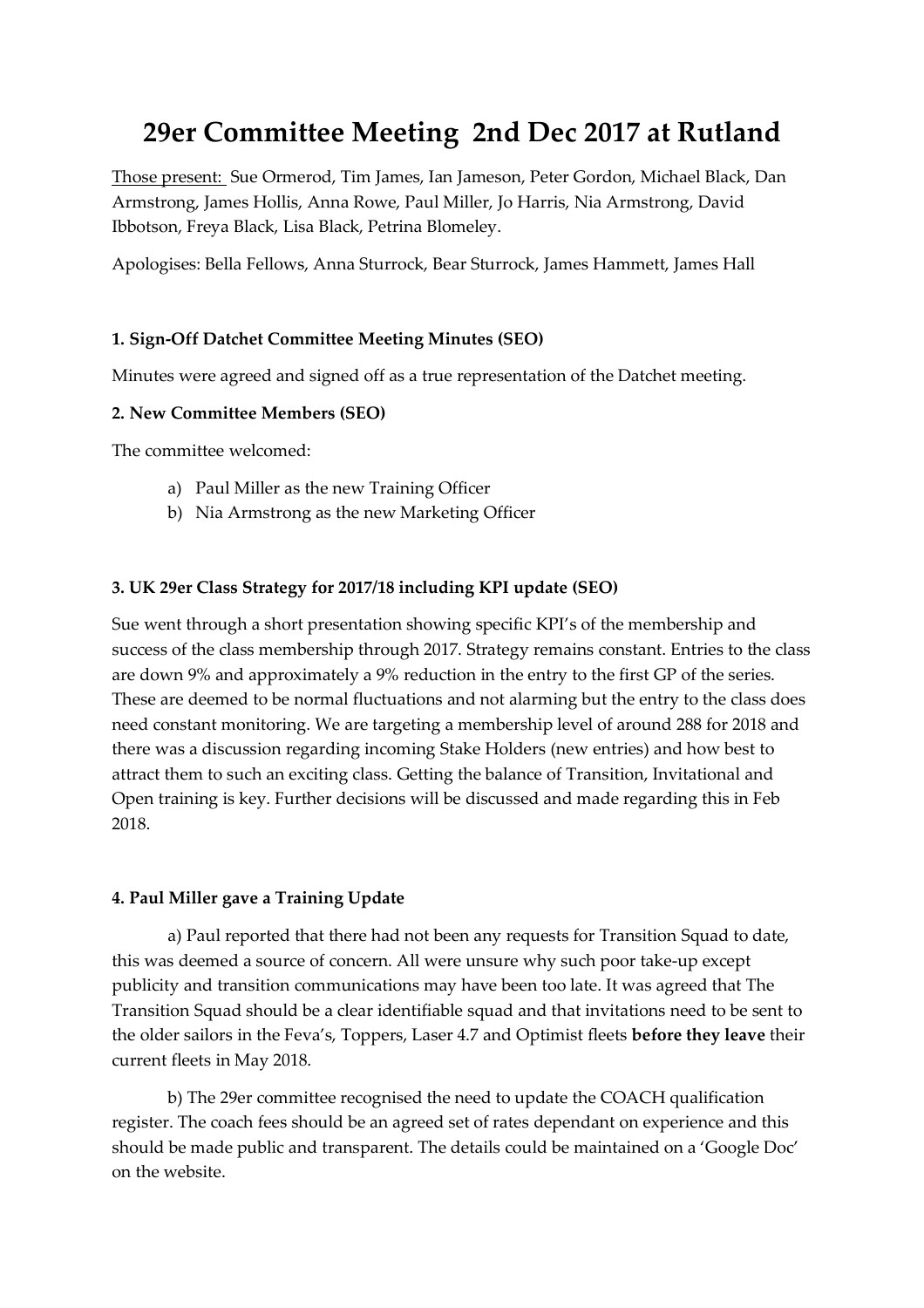c) The Invitational training qualification criteria have been published and agreed.

d) Dates for the Girl's Only Training have also been set.

### **5. Racing Update**

a) Tim led a discussion on the events calendar for 2018. A comprehensive calendar including other events, euros, Euro Cup etc should be updated. Looking at the scheduled events discussions returned to whether enough effort is made to support the Scottish contingent of the fleet. Are there enough events in the north of England? Should the large proportion if the fleet travel north to support the few sailors in the north of the country/Scotland? With the GP in Pwllheli and the RYA Youth Championships at Largs it was felt that all necessary concessions were being done in 2018. It was agreed that the 29er GP Strategy was previously visited and agreed by the committee at the HISC Committee Meeting in 2017 and would not change for the 2018 calendar but could again be reviewed for 2019.

SEO, TJ, DI, BS and JH to discuss the options for the inclusion of a Northern GP in the 2018/19 Series and feedback a proposal at the next meeting.

b) A Summer Open Championship ( $25<sup>th</sup>$ -29<sup>th</sup> Aug) was put forward to fill the gap after the Nationals and to provide 3 days of transitioning training to support new sailors into the UK 29er Class. In 2018 this event will not be included in the rolling rankings but could be in the future if successful.

c) Due to the sailor requests for more 'sea venues' Warsash was considered with reservations around launching and tide flow being a concern stated.

d) Should the 29er fleet still attend the Ovingtons Islands at Grafham or should this event be substituted for a sea venue? It was noted that the date for the Ovington Inlands in 2018 clashes with the RYA Yorkshire Dales 29er event (this event is pivotal to building successful Northern Events.) The UK 29er Class agreed to support the Yorkshire Dales event and to investigate an alternative date for the Grafham event (potentially shared with the 420s.)

e) All new dates for the 2018 GP series (and periphery events) will be sent out again and published on the website along with all the squad training dates.

f) Sprint Racing has started at some clubs but a single calendar advertising the club events should be published on the web site. The class is not running the sprint racing except for the Sprint Finals. Local clubs should run Sprints, only 4 boats needed, 15 min races, target 7 in the event

f) Safety Update - None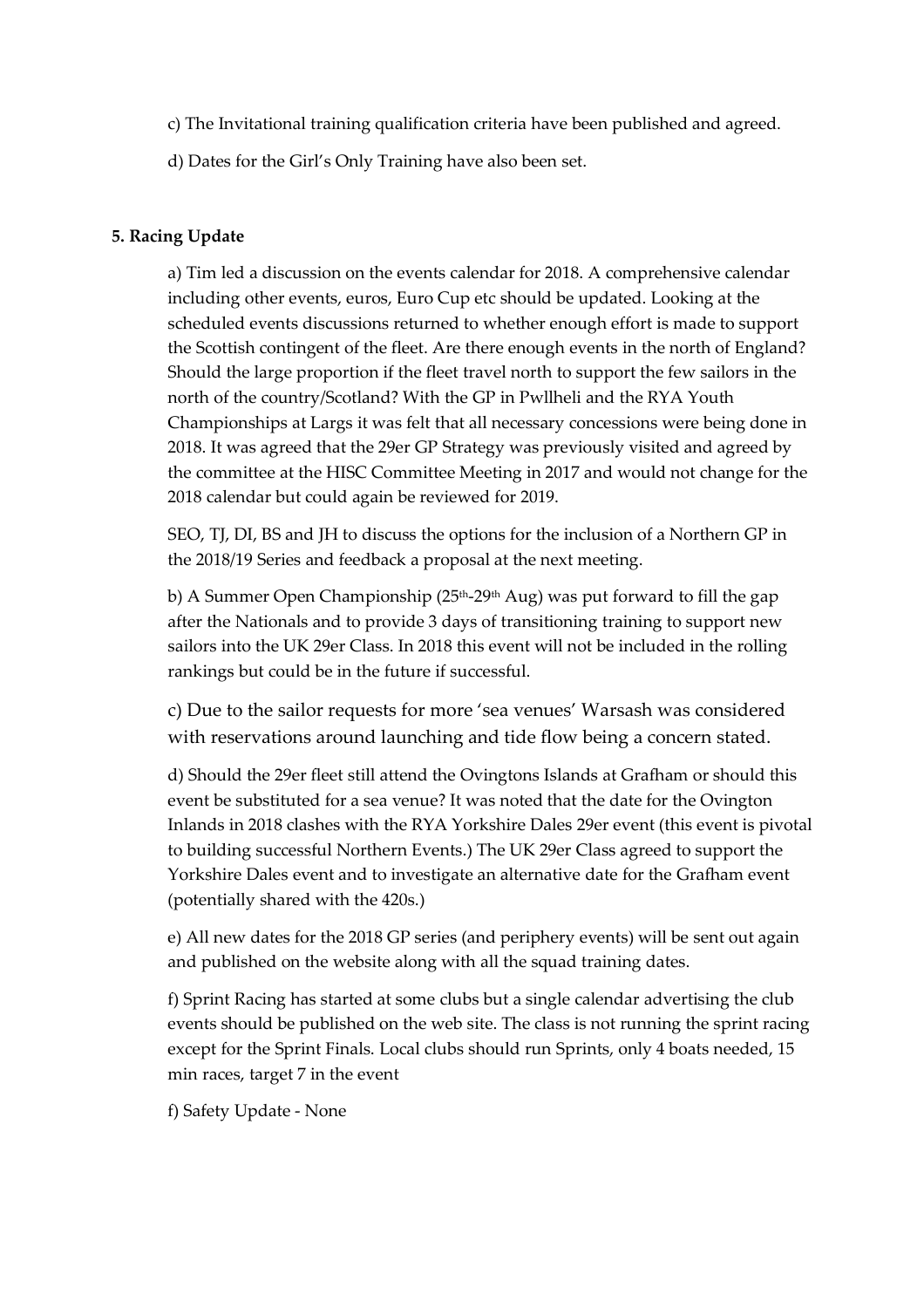#### **6. Rule Changes (SEO)**

The major significant class rule change is the inclusion that both crew and helm must carry a Solas whistle. Debate was had that this has come down from the International 29er Class with no consultation or prior notification. In the future UK 29er Class would ask for notification for all rule changes via email or social media (currently there isn't a system that allows the UK 29er Class to identify any new rule changes without actively checking the International Class Rules on a regular basis.)

It is important that independent voices should be able to maintain differing views to ensure global rules reflect all perspectives and that need for change is well thought through before implementation. The following process was agreed:

## **Constitution and Class Rule Changes**

- 1. **Minimum** of **7 days notice** (longer for more complex changes.)
- 2. **Email ALL UK 29er Class** members
- 3. **Inform PRO** at any events affected by the change.
- 4. Amend **MEIs** and **Constitution**

5. **Process:** Chairman, Safety Officer, Measurement Officer and Sailing Secretary to sign off minor changes.

Major changes to be discussed by the Committee.

6. **Agree a process with the International Class regarding Rule Changes** (under discussion with DCI.)

## **7. 29er International Class**

a) UK 29er association is building a bid for the 29er Worlds ( $16<sup>th</sup>$ -21<sup>st</sup> August 2020) to be held at WPNSA. A war chest in funds will be needed.

b) Sail Boats are still taking boats to Helsinki for the Euros. Lisa will ask that all people wanting transportation have an individual contract drawn up with Sail Boat Deliveries. Lisa to further facilitate by discussing contract wording and contract need directly with Sailboats. To date 21 boats have signed up and paid initial deposits. Second instalments of deposits have been rejected. Likely total cost will be around £830 for transportation.

## **8. Marketing Update (JH)**

An analysis of marketing touch points has been completed – eg. Boats/Web Site/sailor clothing/event paperwork.